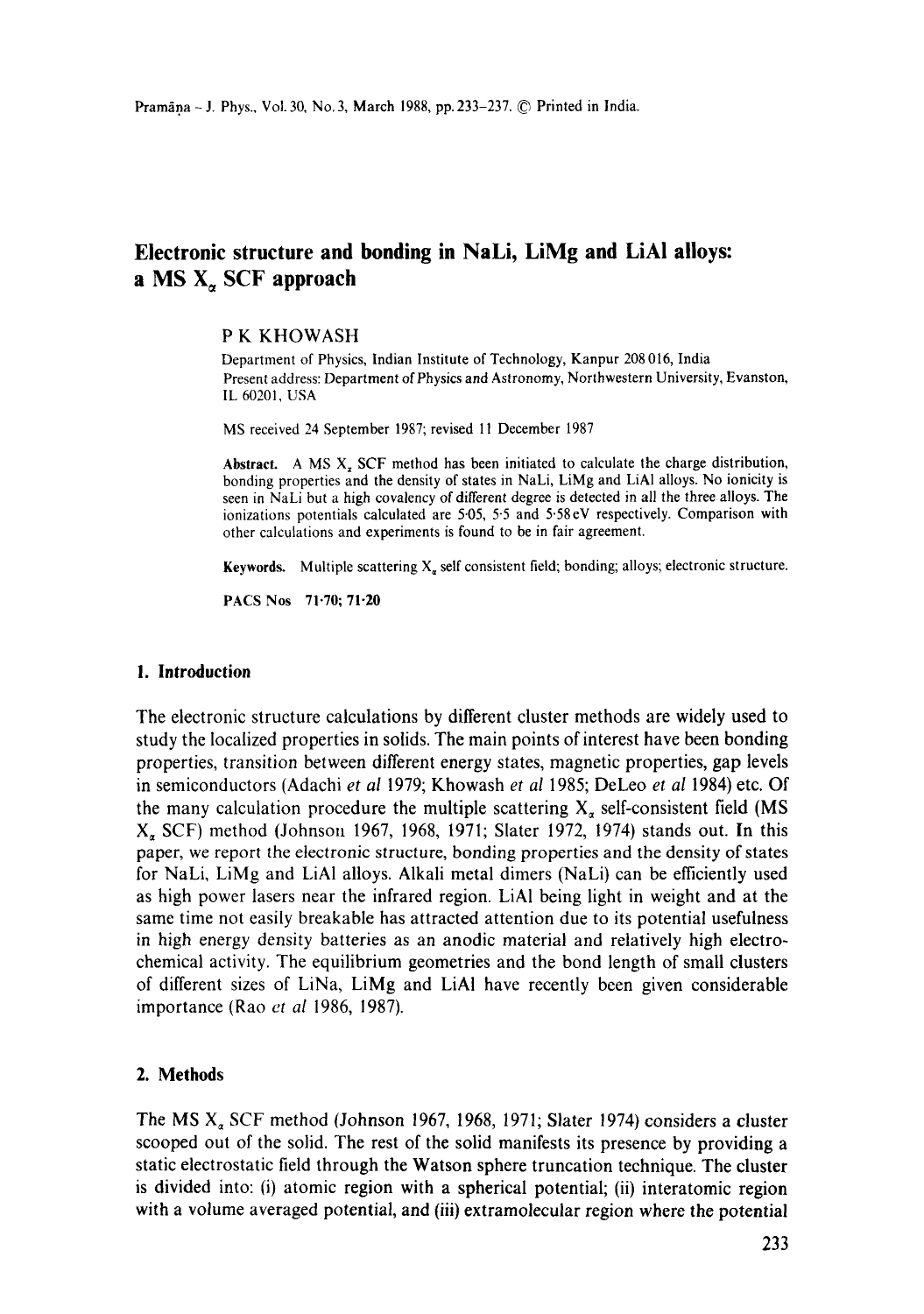is in muffin-tin-form. The local  $X_a$  approximation to the exchange energy (Slater 1951) is used to obtain the eigenvalues and eigenfunctions by a regorous solution of Schrodinger equation in every region.

The  $\alpha$  values (Schwartz 1976) chosen for Li, Na, Mg and Al are 0.78147, 0.73115, 0"72913 and 0.72853, respectively. The muffin-tin radius for Li extends to its atomic radius value. Since the cation-anion distance is not exactly equal to the sum of the respective atomic radii, adjustments are made for the central cation radius in order to match the experimental bond distance. The justification of this kind of adjustment is reported elsewhere (Khan and Khowash 1987). The cation-anion distance obtained from the experiments is 2.21, 2.22 and 2.23 a.u. respectively, for the NaLi, LiMg and LiAI alloys. The cluster consists of a metal atom at the centre and six Li atoms occupying the octahedral positions. This octahedral configuration has been obtained by Rao *et al* (1986) through total energy minimization of the cluster with respect to all possible configurations. In our calculations we use structurally symmetrized wavefunctions as initial inputs for the octahedral symmetry as given by Ballhausen (1962).

## **3. Results and discussion**

We use a MS  $X_a$  fully self-consistent field method to calculate the charge distribution in the different regions of the cluster as shown in table 1. The charge transferred from the cations is approximately  $0.9$ ,  $1.4$ , and  $1.5$  electrons respectively. In contrast, the ligand ion charge remains constant. The charge in the interatomic region is a contribution from both the cation and the anions and thus is a measure of covalency (Khowash 1986). We now define a charge transfer diagram (see figure 1). Each point on the diagram represents self-consistently calculated charge substracted from the atomic number. The length  $\sqrt{(\Delta \rho_c)^2 + (\Delta \rho_l)^2}$ , is called the root mean squared charge transfer for the redistribution to take place. The coordinate of a point along the ionic line gives the r.m.s. charge transfer between cations and anions only- $-a$ measure of ionic bond strength while the length perpendicular to ionic line is the r.m.s. charge transfer from atoms to the interatomic and extramolecular region $-a$ measure of covalent bond strength (Khowash 1986; Khan and Khowash 1987). The unphysical region suggests that the total number of electrons in the cluster is conserved. According to this analysis, NaLi shows no ionic character at all with large covalency. LiMg and LiAI, on the other hand, show different degrees of ionicity and covalency, each increasing with atomic number. The numerical values of these covalent bond

|  | Table 1. Charge distribution in the different regions of the |  |  |  |
|--|--------------------------------------------------------------|--|--|--|
|  | NaLi, LiMg, and LiAl clusters in units of electrons.         |  |  |  |

| Region                | Na      | Mg      | Al      |  |  |
|-----------------------|---------|---------|---------|--|--|
| Central ion           | $10-1$  | $10-6$  | 11.5    |  |  |
| Ligand ion            | 2.1     | 2.1     | $2-1$   |  |  |
| Intersphere charge    | 4·1     | 4.9     | $5-1$   |  |  |
| Extramolecular charge | 2.2     | $1-9$   | 1.8     |  |  |
| Constant potential    | $-0.96$ | $-0.95$ | $-0.96$ |  |  |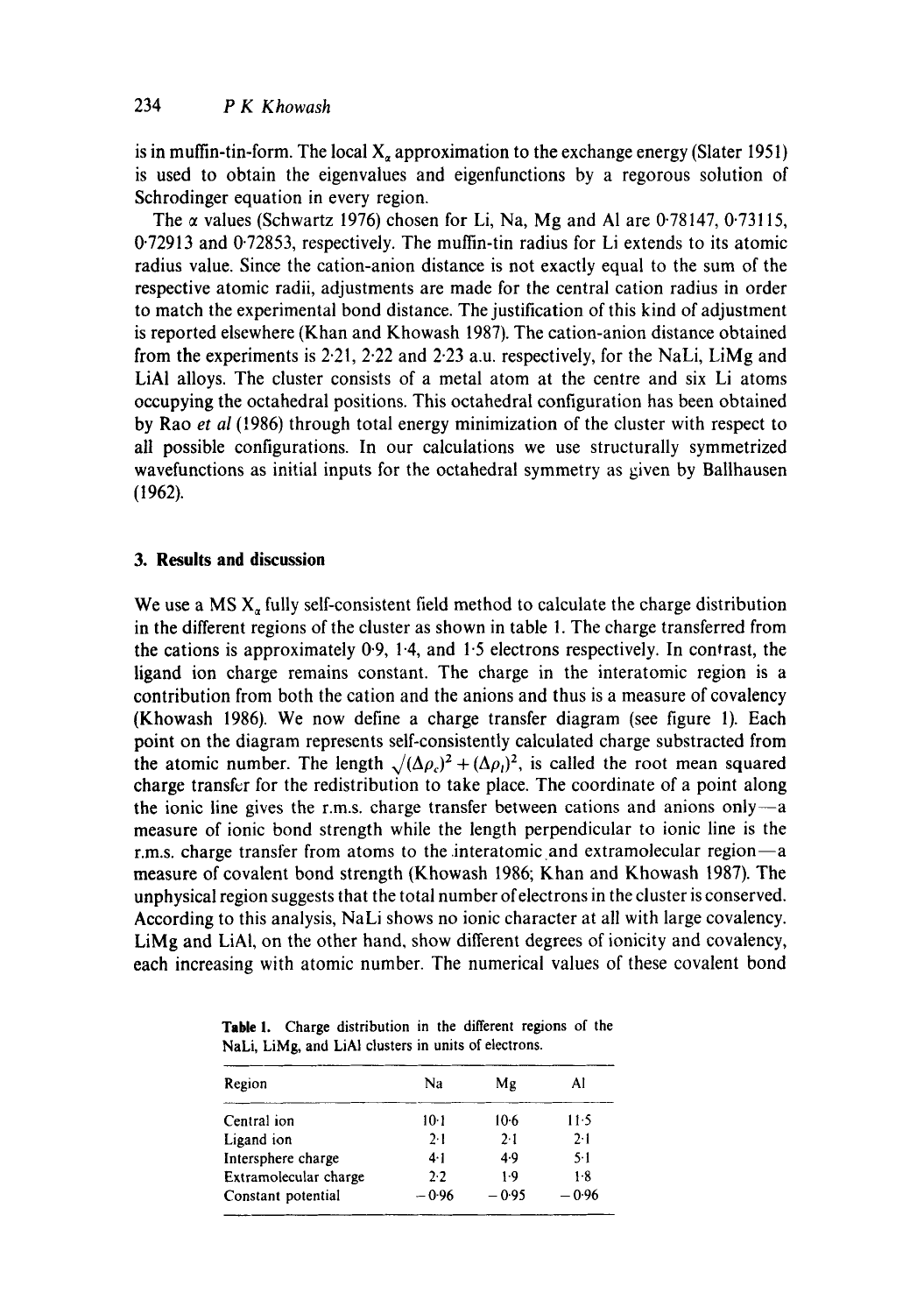

Figure 1. Covalent bond strengths for NaLi, LiMg, and LiAI in units of *e*.

strengths in units of electrons are 1.28, 1.66 and 1.80 respectively. This can be compared with the small covalent bond strength of 0.3 and 0.1 e reported earlier (Khan and Khowash 1987) for LiF and NaCI respectively. Zunger (1978) in his band study found the AI--Li bond to have an asymmetric build-up of charge along the bond. Strong hybridization of A1 and Li states throughout the valence band is observed. A large accumulation of charge towards A1 identifies the bond to be an ionically polarized covalent character. This is consistent with our calculated ionic and covalent bond strengths in LiA1 alloy.

The bonding parameters are usually obtained by matching the parametrized orbital form factors with neutron scattering or nuclear magnetic resonance data. Our basis functions are the same as the molecular orbitals used in the ligand field theory. We calculated the bonding parameters,  $\lambda_{\sigma}$ , in these materials as  $3.7\%$ ,  $5.5\%$  and  $5.8\%$ respectively. This increasing trend is in agreement with our calculated bond strengths from the charge transfer diagram.

The discrete self-consistent one-electron energy spectra obtained as a solution of Schrodinger equation are then broadened with a Lorentzian of constant width to get a continuous density of states. It has been pointed out recently that the densities obtained from small clusters resemble the bulk closely (Khowash and Khan 1986; Lee *et al* 1984). It should be noted, however, that the constant width of the Lorentzian does not affect the localization or delocalization of any state. The fully self-consistent wavefunction of a particular state contains contributions from atomic and interatomic regions. The magnitude of these contributions decides the state to be either atomic-like or of covalent character. The total density of states for NaLi is shown in figure 2a. The population analysis of the s-peak centred around  $-7.2eV$  indicates a large contribution ( $\sim$  75%) from the interatomic and extramolecular region (from now onwards denoted as IE) and relatively small contributions from Na 3s (16%) and Li 2s (9%). The p-like peak at  $-5.6$  eV has a larger IE contribution (84%) along with hybridized Na and Li functions. This indicates a large mixing between the cations and the anions. The partially filled p level accommodates five electrons and therefore may undergo a Jahn-Teller distortion. In general the splitting of this partially filled level may vary from a few meV to an eV depending upon the system of interest. It is well known that the Jahn-Teller splitting in metals is very small and therefore can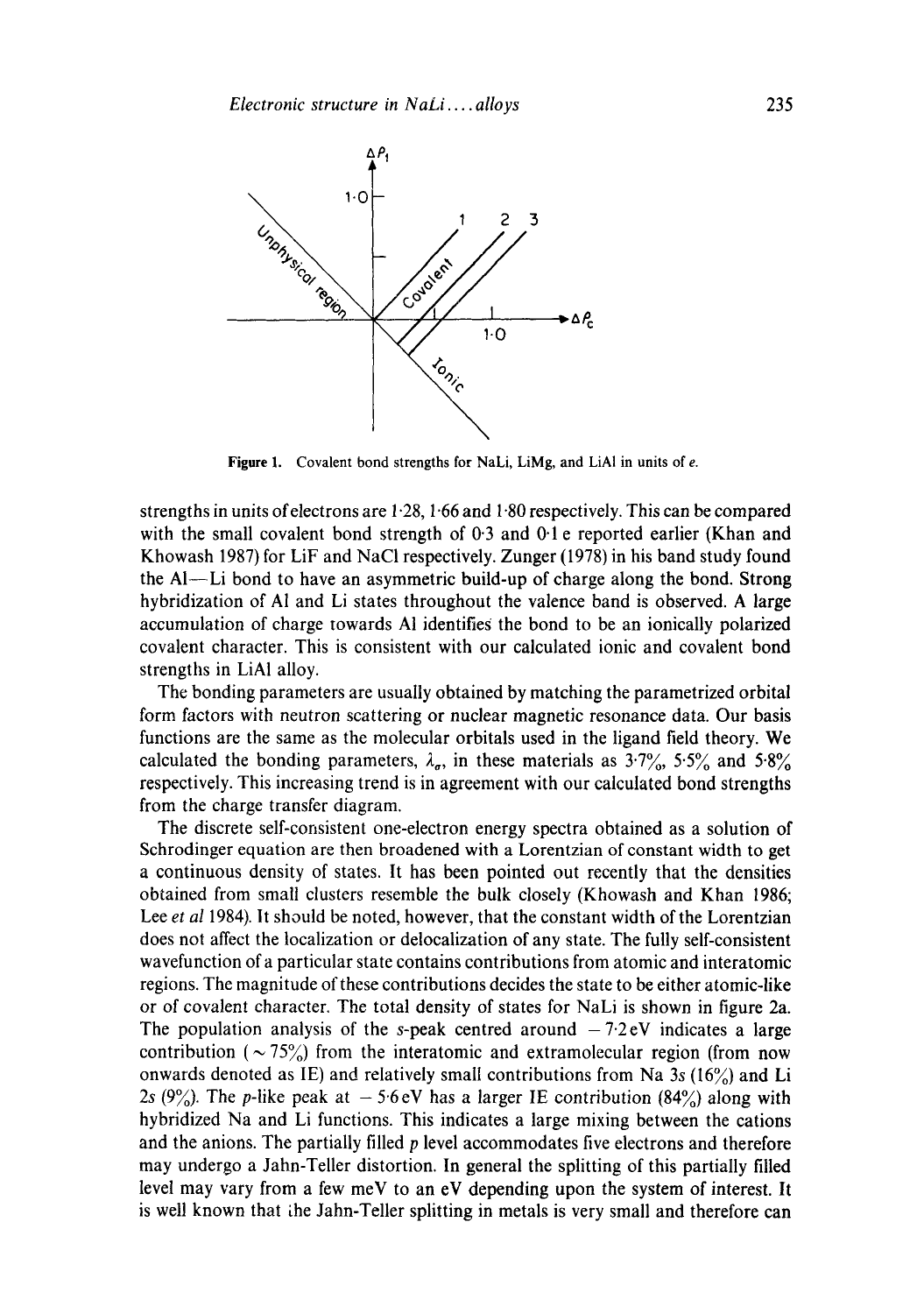

Figure 2. Total density of states in the valence region for (a) NaLi, (b) LiMg and (c) LiAl alloys obtained by broadening the discrete energy levels with a Lorentzian of constant width.

be neglected for most practical purposes. Thus, no distortion is included in our calculations and so the three-fold p levels are degenerate maintaining the octahedral symmetry. In the case of  $L$ iMg (figure 2b), the s peak is pulled down by  $0.8 \text{ eV}$  whereas the  $p$  peak remains unaffected. The contributions from IE for  $s$  and the  $p$  bands are now 69% and 84%, respectively. The p state is more delocalized as compared to the s state. Figure 2c shows the total density of states for LiA1. The s state goes further down due to greater attractive potential with the increase in central ion nuclear charge. Our theoretically calculated density of states for LiA1 is similar to the linear muffin tin orbital electronic structure calculations of Asada *et al* (1981) where they find a dominant s-like peak in the total density of states. Such a trend is also obtained for a 9 atom LiAI cluster by Ellis *et al* (1977) using discrete variational method. Zunger (1978) from his population analysis study finds a strong AI 3s and Li 2s hybridization at the bottom of the valence band close to  $-8.3 \text{ eV}$  as compared to our calculated value of  $-10.5$  eV. The Al 3p and Li 2p hybridization shows up at  $-6.2$  eV. The central peak has approximately equal contribution from s and p for LiAl alloy at about  $-5.5$ eV. The photoionization efficiency curve for LiNa with ultraviolet light (Kappes *et al* 1986) finds the ionization potential to be at 5.05 eV. This is in very good agreement with the present calculated value of 5.5eV. The calculated ionization potential for LiMg is 5.58 eV whereas the corresponding value for LiAl is  $4.8 \text{ eV}$ .

### **4. Conclusion**

We have performed, for the first time, a detailed calculation of electronic structure, charge distribution and the density of states of NaLi, LiMg and LiAI alloys using a